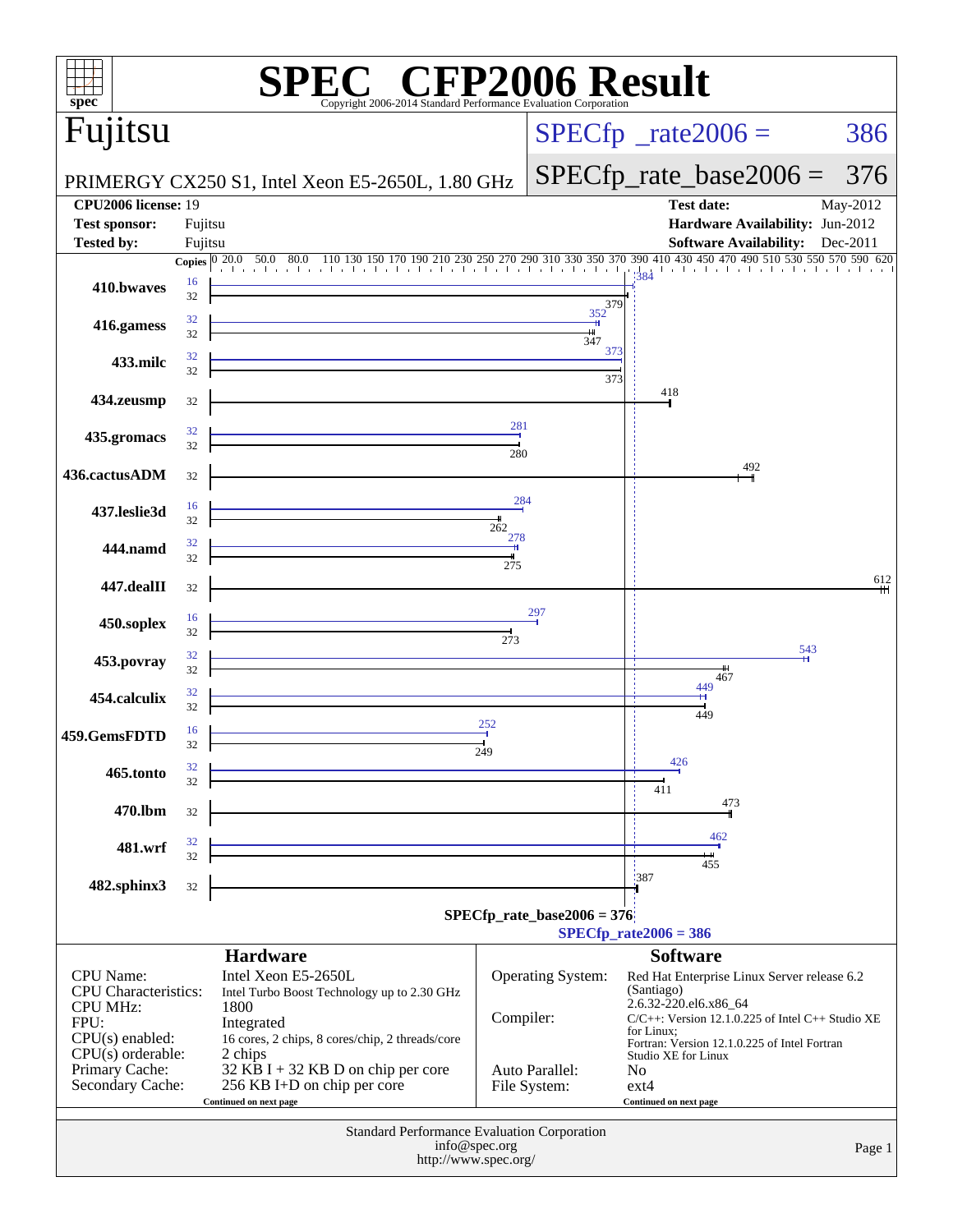

## Fujitsu

### $SPECTp\_rate2006 = 386$

[System State:](http://www.spec.org/auto/cpu2006/Docs/result-fields.html#SystemState) Run level 3 (multi-user)<br>Base Pointers: 32/64-bit

[Base Pointers:](http://www.spec.org/auto/cpu2006/Docs/result-fields.html#BasePointers) 32/64-bit<br>Peak Pointers: 32/64-bit

[Other Software:](http://www.spec.org/auto/cpu2006/Docs/result-fields.html#OtherSoftware) None

[Peak Pointers:](http://www.spec.org/auto/cpu2006/Docs/result-fields.html#PeakPointers)

#### PRIMERGY CX250 S1, Intel Xeon E5-2650L, 1.80 GHz

# [SPECfp\\_rate\\_base2006 =](http://www.spec.org/auto/cpu2006/Docs/result-fields.html#SPECfpratebase2006) 376

**[CPU2006 license:](http://www.spec.org/auto/cpu2006/Docs/result-fields.html#CPU2006license)** 19 **[Test date:](http://www.spec.org/auto/cpu2006/Docs/result-fields.html#Testdate)** May-2012 **[Test sponsor:](http://www.spec.org/auto/cpu2006/Docs/result-fields.html#Testsponsor)** Fujitsu **[Hardware Availability:](http://www.spec.org/auto/cpu2006/Docs/result-fields.html#HardwareAvailability)** Jun-2012 **[Tested by:](http://www.spec.org/auto/cpu2006/Docs/result-fields.html#Testedby)** Fujitsu **[Software Availability:](http://www.spec.org/auto/cpu2006/Docs/result-fields.html#SoftwareAvailability)** Dec-2011

[L3 Cache:](http://www.spec.org/auto/cpu2006/Docs/result-fields.html#L3Cache) 20 MB I+D on chip per chip<br>Other Cache: None [Other Cache:](http://www.spec.org/auto/cpu2006/Docs/result-fields.html#OtherCache) [Memory:](http://www.spec.org/auto/cpu2006/Docs/result-fields.html#Memory) 128 GB (16 x 8 GB 2Rx4 PC3L-12800R-11, ECC) [Disk Subsystem:](http://www.spec.org/auto/cpu2006/Docs/result-fields.html#DiskSubsystem) 1 x SATA, 500 GB, 7200 RPM [Other Hardware:](http://www.spec.org/auto/cpu2006/Docs/result-fields.html#OtherHardware) None

| <b>Results Table</b> |               |                |       |                |       |                |       |               |                |              |                |              |                |              |
|----------------------|---------------|----------------|-------|----------------|-------|----------------|-------|---------------|----------------|--------------|----------------|--------------|----------------|--------------|
|                      | <b>Base</b>   |                |       |                |       | <b>Peak</b>    |       |               |                |              |                |              |                |              |
| <b>Benchmark</b>     | <b>Copies</b> | <b>Seconds</b> | Ratio | <b>Seconds</b> | Ratio | <b>Seconds</b> | Ratio | <b>Copies</b> | <b>Seconds</b> | <b>Ratio</b> | <b>Seconds</b> | <b>Ratio</b> | <b>Seconds</b> | <b>Ratio</b> |
| 410.bwayes           | 32            | 1146           | 379   | 1148           | 379   | 1146           | 379   | 16            | 566            | 384          | 566            | 384          | 566            | 384          |
| 416.gamess           | 32            | 1798           | 349   | 1804           | 347   | 1821           | 344   | 32            | 1779           | 352          | 1773           | 353          | 1787           | 351          |
| $433$ .milc          | 32            | 789            | 372   | 788            | 373   | 788            | 373   | 32            | 786            | 374          | 787            | 373          | 787            | 373          |
| 434.zeusmp           | 32            | 697            | 418   | 699            | 417   | 697            | 418   | 32            | 697            | 418          | 699            | 417          | 697            | 418          |
| 435.gromacs          | 32            | 814            | 281   | 816            | 280   | 816            | 280   | 32            | 811            | 282          | 814            | 281          | 814            | <u>281</u>   |
| 436.cactusADM        | 32            | 775            | 493   | 798            | 479   | 778            | 492   | 32            | 775            | 493          | 798            | 479          | 778            | 492          |
| 437.leslie3d         | 32            | 1150           | 262   | 1140           | 264   | 1148           | 262   | 16            | 531            | 283          | 530            | 284          | 530            | 284          |
| 444.namd             | 32            | 940            | 273   | 931            | 276   | 934            | 275   | 32            | 922            | 278          | 920            | 279          | 929            | 276          |
| 447.dealII           | 32            | 598            | 612   | 594            | 616   | 601            | 610   | 32            | 598            | 612          | 594            | 616          | 601            | 610          |
| 450.soplex           | 32            | 977            | 273   | 980            | 272   | 978            | 273   | 16            | 450            | 297          | 449            | 297          | 450            | 297          |
| $453$ .povray        | 32            | 362            | 470   | 364            | 467   | 366            | 466   | 32            | 313            | 543          | 316            | 539          | 313            | 543          |
| 454.calculix         | 32            | 588            | 449   | 588            | 449   | 587            | 450   | 32            | 593            | 445          | 588            | 449          | 587            | 450          |
| 459.GemsFDTD         | 32            | 1363           | 249   | 1366           | 249   | 1371           | 248   | 16            | 674            | 252          | 674            | 252          | 676            | 251          |
| 465.tonto            | 32            | 765            | 412   | 766            | 411   | 766            | 411   | 32            | 740            | 426          | 738            | 426          | 739            | 426          |
| 470.1bm              | 32            | 929            | 473   | 930            | 473   | 933            | 471   | 32            | 929            | 473          | 930            | 473          | 933            | 471          |
| 481.wrf              | 32            | 783            | 457   | 796            | 449   | 786            | 455   | 32            | 772            | 463          | 774            | 462          | 774            | 462          |
| $482$ .sphinx $3$    | 32            | 1611           | 387   | 1611           | 387   | 1607           | 388   | 32            | 1611           | 387          | 1611           | 387          | 1607           | 388          |

Results appear in the [order in which they were run.](http://www.spec.org/auto/cpu2006/Docs/result-fields.html#RunOrder) Bold underlined text [indicates a median measurement.](http://www.spec.org/auto/cpu2006/Docs/result-fields.html#Median)

#### **[Submit Notes](http://www.spec.org/auto/cpu2006/Docs/result-fields.html#SubmitNotes)**

 The numactl mechanism was used to bind copies to processors. The config file option 'submit' was used to generate numactl commands to bind each copy to a specific processor. For details, please see the config file.

#### **[Operating System Notes](http://www.spec.org/auto/cpu2006/Docs/result-fields.html#OperatingSystemNotes)**

 Stack size set to unlimited using "ulimit -s unlimited" Transparent Huge Pages enabled with: echo always > /sys/kernel/mm/redhat\_transparent\_hugepage/enabled runspec command invoked through numactl i.e.: numactl --interleave=all runspec <etc>

> Standard Performance Evaluation Corporation [info@spec.org](mailto:info@spec.org) <http://www.spec.org/>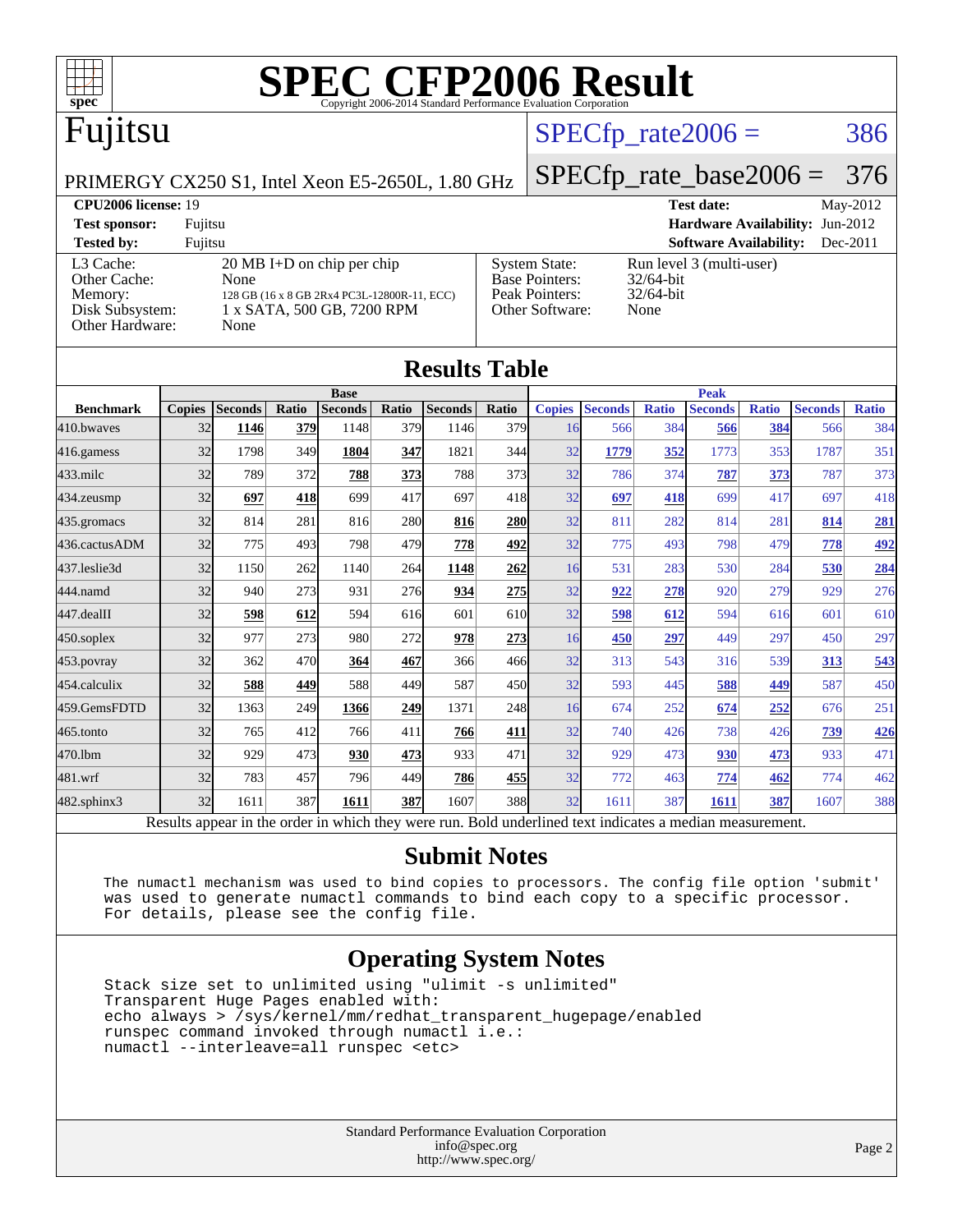

## Fujitsu

 $SPECTp_rate2006 = 386$ 

PRIMERGY CX250 S1, Intel Xeon E5-2650L, 1.80 GHz

[SPECfp\\_rate\\_base2006 =](http://www.spec.org/auto/cpu2006/Docs/result-fields.html#SPECfpratebase2006) 376

**[CPU2006 license:](http://www.spec.org/auto/cpu2006/Docs/result-fields.html#CPU2006license)** 19 **[Test date:](http://www.spec.org/auto/cpu2006/Docs/result-fields.html#Testdate)** May-2012 **[Test sponsor:](http://www.spec.org/auto/cpu2006/Docs/result-fields.html#Testsponsor)** Fujitsu **[Hardware Availability:](http://www.spec.org/auto/cpu2006/Docs/result-fields.html#HardwareAvailability)** Jun-2012 **[Tested by:](http://www.spec.org/auto/cpu2006/Docs/result-fields.html#Testedby)** Fujitsu **[Software Availability:](http://www.spec.org/auto/cpu2006/Docs/result-fields.html#SoftwareAvailability)** Dec-2011

#### **[General Notes](http://www.spec.org/auto/cpu2006/Docs/result-fields.html#GeneralNotes)**

Environment variables set by runspec before the start of the run: LD\_LIBRARY\_PATH = "/SPECcpu2006/libs/32:/SPECcpu2006/libs/64"

 Binaries compiled on a system with 1x Core i7-860 CPU + 8GB memory using RHEL5.5 This result was measured on the PRIMERGY CX250 S1. The PRIMERGY CX250 S1 and the PRIMERGY CX270 S1 are electronically equivalent. For information about Fujitsu please visit: <http://www.fujitsu.com>

**[Base Compiler Invocation](http://www.spec.org/auto/cpu2006/Docs/result-fields.html#BaseCompilerInvocation)**

 $C$  benchmarks:<br>icc  $-m64$ 

[C++ benchmarks:](http://www.spec.org/auto/cpu2006/Docs/result-fields.html#CXXbenchmarks) [icpc -m64](http://www.spec.org/cpu2006/results/res2012q3/cpu2006-20120605-22793.flags.html#user_CXXbase_intel_icpc_64bit_bedb90c1146cab66620883ef4f41a67e)

[Fortran benchmarks](http://www.spec.org/auto/cpu2006/Docs/result-fields.html#Fortranbenchmarks): [ifort -m64](http://www.spec.org/cpu2006/results/res2012q3/cpu2006-20120605-22793.flags.html#user_FCbase_intel_ifort_64bit_ee9d0fb25645d0210d97eb0527dcc06e)

[Benchmarks using both Fortran and C](http://www.spec.org/auto/cpu2006/Docs/result-fields.html#BenchmarksusingbothFortranandC): [icc -m64](http://www.spec.org/cpu2006/results/res2012q3/cpu2006-20120605-22793.flags.html#user_CC_FCbase_intel_icc_64bit_0b7121f5ab7cfabee23d88897260401c) [ifort -m64](http://www.spec.org/cpu2006/results/res2012q3/cpu2006-20120605-22793.flags.html#user_CC_FCbase_intel_ifort_64bit_ee9d0fb25645d0210d97eb0527dcc06e)

#### **[Base Portability Flags](http://www.spec.org/auto/cpu2006/Docs/result-fields.html#BasePortabilityFlags)**

| 410.bwaves: -DSPEC CPU LP64                 |                                                                |
|---------------------------------------------|----------------------------------------------------------------|
| 416.gamess: -DSPEC_CPU_LP64                 |                                                                |
| 433.milc: -DSPEC CPU LP64                   |                                                                |
| 434.zeusmp: -DSPEC_CPU_LP64                 |                                                                |
| 435.gromacs: -DSPEC_CPU_LP64 -nofor_main    |                                                                |
| 436.cactusADM: -DSPEC CPU LP64 -nofor main  |                                                                |
| 437.leslie3d: -DSPEC CPU LP64               |                                                                |
| 444.namd: -DSPEC CPU LP64                   |                                                                |
| 447.dealII: -DSPEC CPU LP64                 |                                                                |
| 450.soplex: -DSPEC_CPU_LP64                 |                                                                |
| 453.povray: -DSPEC_CPU_LP64                 |                                                                |
| 454.calculix: - DSPEC CPU LP64 - nofor main |                                                                |
| 459. GemsFDTD: - DSPEC CPU LP64             |                                                                |
| 465.tonto: - DSPEC CPU LP64                 |                                                                |
| 470.1bm: - DSPEC CPU LP64                   |                                                                |
|                                             | 481.wrf: -DSPEC CPU_LP64 -DSPEC_CPU_CASE_FLAG -DSPEC_CPU_LINUX |
| 482.sphinx3: -DSPEC_CPU_LP64                |                                                                |
|                                             |                                                                |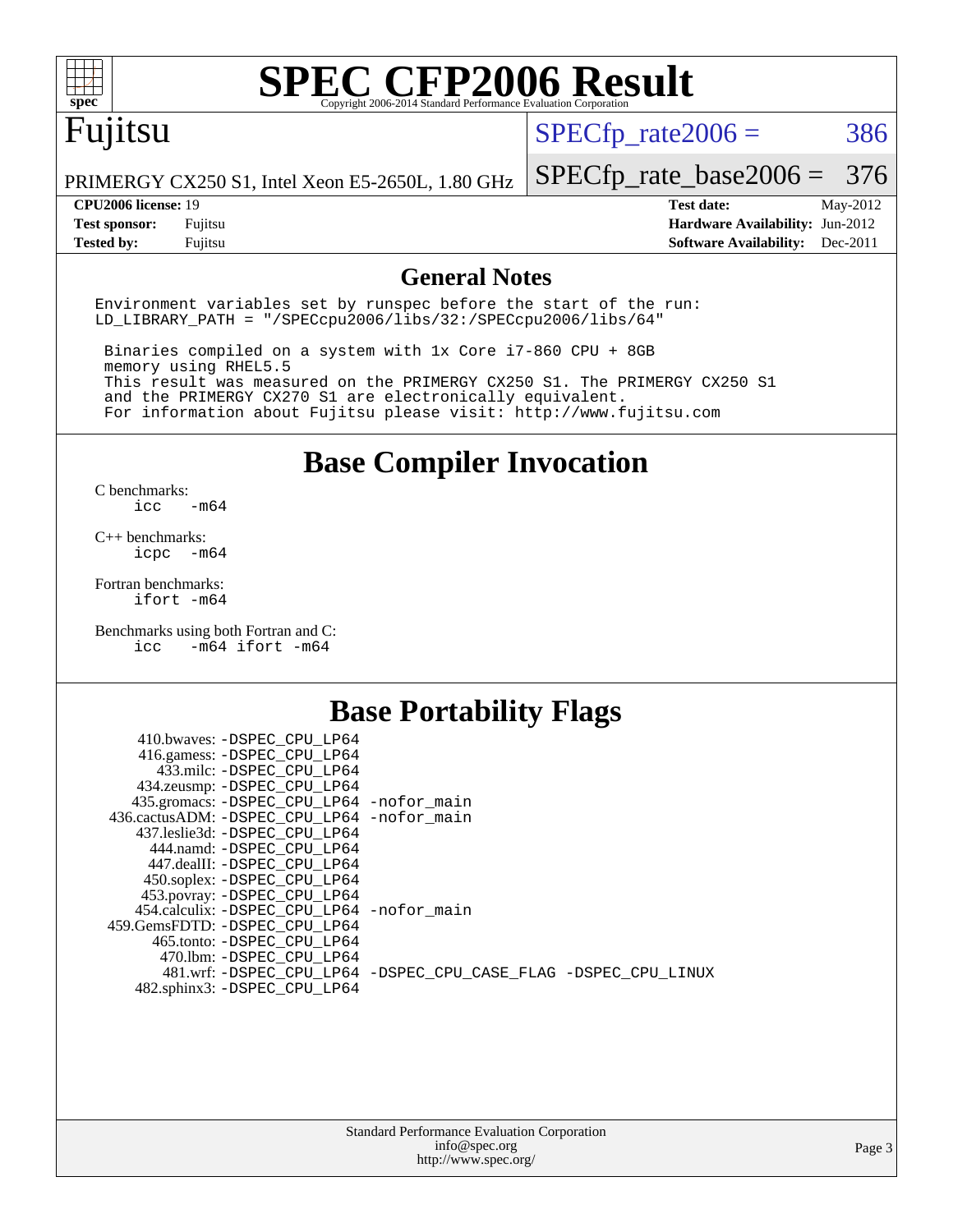

## Fujitsu

 $SPECTp\_rate2006 = 386$ 

PRIMERGY CX250 S1, Intel Xeon E5-2650L, 1.80 GHz

#### **[CPU2006 license:](http://www.spec.org/auto/cpu2006/Docs/result-fields.html#CPU2006license)** 19 **[Test date:](http://www.spec.org/auto/cpu2006/Docs/result-fields.html#Testdate)** May-2012

[SPECfp\\_rate\\_base2006 =](http://www.spec.org/auto/cpu2006/Docs/result-fields.html#SPECfpratebase2006) 376

**[Test sponsor:](http://www.spec.org/auto/cpu2006/Docs/result-fields.html#Testsponsor)** Fujitsu **[Hardware Availability:](http://www.spec.org/auto/cpu2006/Docs/result-fields.html#HardwareAvailability)** Jun-2012 **[Tested by:](http://www.spec.org/auto/cpu2006/Docs/result-fields.html#Testedby)** Fujitsu **[Software Availability:](http://www.spec.org/auto/cpu2006/Docs/result-fields.html#SoftwareAvailability)** Dec-2011

#### **[Base Optimization Flags](http://www.spec.org/auto/cpu2006/Docs/result-fields.html#BaseOptimizationFlags)**

[C benchmarks](http://www.spec.org/auto/cpu2006/Docs/result-fields.html#Cbenchmarks): [-xAVX](http://www.spec.org/cpu2006/results/res2012q3/cpu2006-20120605-22793.flags.html#user_CCbase_f-xAVX) [-ipo](http://www.spec.org/cpu2006/results/res2012q3/cpu2006-20120605-22793.flags.html#user_CCbase_f-ipo) [-O3](http://www.spec.org/cpu2006/results/res2012q3/cpu2006-20120605-22793.flags.html#user_CCbase_f-O3) [-no-prec-div](http://www.spec.org/cpu2006/results/res2012q3/cpu2006-20120605-22793.flags.html#user_CCbase_f-no-prec-div) [-static](http://www.spec.org/cpu2006/results/res2012q3/cpu2006-20120605-22793.flags.html#user_CCbase_f-static) [-opt-prefetch](http://www.spec.org/cpu2006/results/res2012q3/cpu2006-20120605-22793.flags.html#user_CCbase_f-opt-prefetch) [-auto-p32](http://www.spec.org/cpu2006/results/res2012q3/cpu2006-20120605-22793.flags.html#user_CCbase_f-auto-p32) [-ansi-alias](http://www.spec.org/cpu2006/results/res2012q3/cpu2006-20120605-22793.flags.html#user_CCbase_f-ansi-alias) [-opt-mem-layout-trans=3](http://www.spec.org/cpu2006/results/res2012q3/cpu2006-20120605-22793.flags.html#user_CCbase_f-opt-mem-layout-trans_a7b82ad4bd7abf52556d4961a2ae94d5) [C++ benchmarks:](http://www.spec.org/auto/cpu2006/Docs/result-fields.html#CXXbenchmarks) [-xAVX](http://www.spec.org/cpu2006/results/res2012q3/cpu2006-20120605-22793.flags.html#user_CXXbase_f-xAVX) [-ipo](http://www.spec.org/cpu2006/results/res2012q3/cpu2006-20120605-22793.flags.html#user_CXXbase_f-ipo) [-O3](http://www.spec.org/cpu2006/results/res2012q3/cpu2006-20120605-22793.flags.html#user_CXXbase_f-O3) [-no-prec-div](http://www.spec.org/cpu2006/results/res2012q3/cpu2006-20120605-22793.flags.html#user_CXXbase_f-no-prec-div) [-static](http://www.spec.org/cpu2006/results/res2012q3/cpu2006-20120605-22793.flags.html#user_CXXbase_f-static) [-opt-prefetch](http://www.spec.org/cpu2006/results/res2012q3/cpu2006-20120605-22793.flags.html#user_CXXbase_f-opt-prefetch) [-auto-p32](http://www.spec.org/cpu2006/results/res2012q3/cpu2006-20120605-22793.flags.html#user_CXXbase_f-auto-p32) [-ansi-alias](http://www.spec.org/cpu2006/results/res2012q3/cpu2006-20120605-22793.flags.html#user_CXXbase_f-ansi-alias) [-opt-mem-layout-trans=3](http://www.spec.org/cpu2006/results/res2012q3/cpu2006-20120605-22793.flags.html#user_CXXbase_f-opt-mem-layout-trans_a7b82ad4bd7abf52556d4961a2ae94d5) [Fortran benchmarks](http://www.spec.org/auto/cpu2006/Docs/result-fields.html#Fortranbenchmarks): [-xAVX](http://www.spec.org/cpu2006/results/res2012q3/cpu2006-20120605-22793.flags.html#user_FCbase_f-xAVX) [-ipo](http://www.spec.org/cpu2006/results/res2012q3/cpu2006-20120605-22793.flags.html#user_FCbase_f-ipo) [-O3](http://www.spec.org/cpu2006/results/res2012q3/cpu2006-20120605-22793.flags.html#user_FCbase_f-O3) [-no-prec-div](http://www.spec.org/cpu2006/results/res2012q3/cpu2006-20120605-22793.flags.html#user_FCbase_f-no-prec-div) [-static](http://www.spec.org/cpu2006/results/res2012q3/cpu2006-20120605-22793.flags.html#user_FCbase_f-static) [-opt-prefetch](http://www.spec.org/cpu2006/results/res2012q3/cpu2006-20120605-22793.flags.html#user_FCbase_f-opt-prefetch) [Benchmarks using both Fortran and C](http://www.spec.org/auto/cpu2006/Docs/result-fields.html#BenchmarksusingbothFortranandC): [-xAVX](http://www.spec.org/cpu2006/results/res2012q3/cpu2006-20120605-22793.flags.html#user_CC_FCbase_f-xAVX) [-ipo](http://www.spec.org/cpu2006/results/res2012q3/cpu2006-20120605-22793.flags.html#user_CC_FCbase_f-ipo) [-O3](http://www.spec.org/cpu2006/results/res2012q3/cpu2006-20120605-22793.flags.html#user_CC_FCbase_f-O3) [-no-prec-div](http://www.spec.org/cpu2006/results/res2012q3/cpu2006-20120605-22793.flags.html#user_CC_FCbase_f-no-prec-div) [-static](http://www.spec.org/cpu2006/results/res2012q3/cpu2006-20120605-22793.flags.html#user_CC_FCbase_f-static) [-opt-prefetch](http://www.spec.org/cpu2006/results/res2012q3/cpu2006-20120605-22793.flags.html#user_CC_FCbase_f-opt-prefetch) [-auto-p32](http://www.spec.org/cpu2006/results/res2012q3/cpu2006-20120605-22793.flags.html#user_CC_FCbase_f-auto-p32) [-ansi-alias](http://www.spec.org/cpu2006/results/res2012q3/cpu2006-20120605-22793.flags.html#user_CC_FCbase_f-ansi-alias) [-opt-mem-layout-trans=3](http://www.spec.org/cpu2006/results/res2012q3/cpu2006-20120605-22793.flags.html#user_CC_FCbase_f-opt-mem-layout-trans_a7b82ad4bd7abf52556d4961a2ae94d5)

### **[Peak Compiler Invocation](http://www.spec.org/auto/cpu2006/Docs/result-fields.html#PeakCompilerInvocation)**

[C benchmarks](http://www.spec.org/auto/cpu2006/Docs/result-fields.html#Cbenchmarks):  $icc$   $-m64$ 

[C++ benchmarks \(except as noted below\):](http://www.spec.org/auto/cpu2006/Docs/result-fields.html#CXXbenchmarksexceptasnotedbelow) [icpc -m64](http://www.spec.org/cpu2006/results/res2012q3/cpu2006-20120605-22793.flags.html#user_CXXpeak_intel_icpc_64bit_bedb90c1146cab66620883ef4f41a67e)

450.soplex: [icpc -m32](http://www.spec.org/cpu2006/results/res2012q3/cpu2006-20120605-22793.flags.html#user_peakCXXLD450_soplex_intel_icpc_4e5a5ef1a53fd332b3c49e69c3330699)

[Fortran benchmarks](http://www.spec.org/auto/cpu2006/Docs/result-fields.html#Fortranbenchmarks): [ifort -m64](http://www.spec.org/cpu2006/results/res2012q3/cpu2006-20120605-22793.flags.html#user_FCpeak_intel_ifort_64bit_ee9d0fb25645d0210d97eb0527dcc06e)

[Benchmarks using both Fortran and C](http://www.spec.org/auto/cpu2006/Docs/result-fields.html#BenchmarksusingbothFortranandC):<br>icc -m64 ifort -m64  $-m64$  ifort  $-m64$ 

#### **[Peak Portability Flags](http://www.spec.org/auto/cpu2006/Docs/result-fields.html#PeakPortabilityFlags)**

| 410.bwaves: - DSPEC CPU LP64                 |  |
|----------------------------------------------|--|
| 416.gamess: -DSPEC_CPU_LP64                  |  |
| 433.milc: -DSPEC CPU LP64                    |  |
| 434.zeusmp: - DSPEC_CPU_LP64                 |  |
| 435.gromacs: -DSPEC_CPU_LP64 -nofor_main     |  |
| 436.cactusADM: - DSPEC CPU LP64 - nofor main |  |
| 437.leslie3d: -DSPEC CPU LP64                |  |
| 444.namd: - DSPEC CPU LP64                   |  |
| 447.dealII: -DSPEC CPU LP64                  |  |
| 453.povray: -DSPEC_CPU_LP64                  |  |
| 454.calculix: - DSPEC CPU LP64 - nofor main  |  |
| 465.tonto: -DSPEC CPU LP64                   |  |

Continued on next page

Standard Performance Evaluation Corporation [info@spec.org](mailto:info@spec.org) <http://www.spec.org/>

Page 4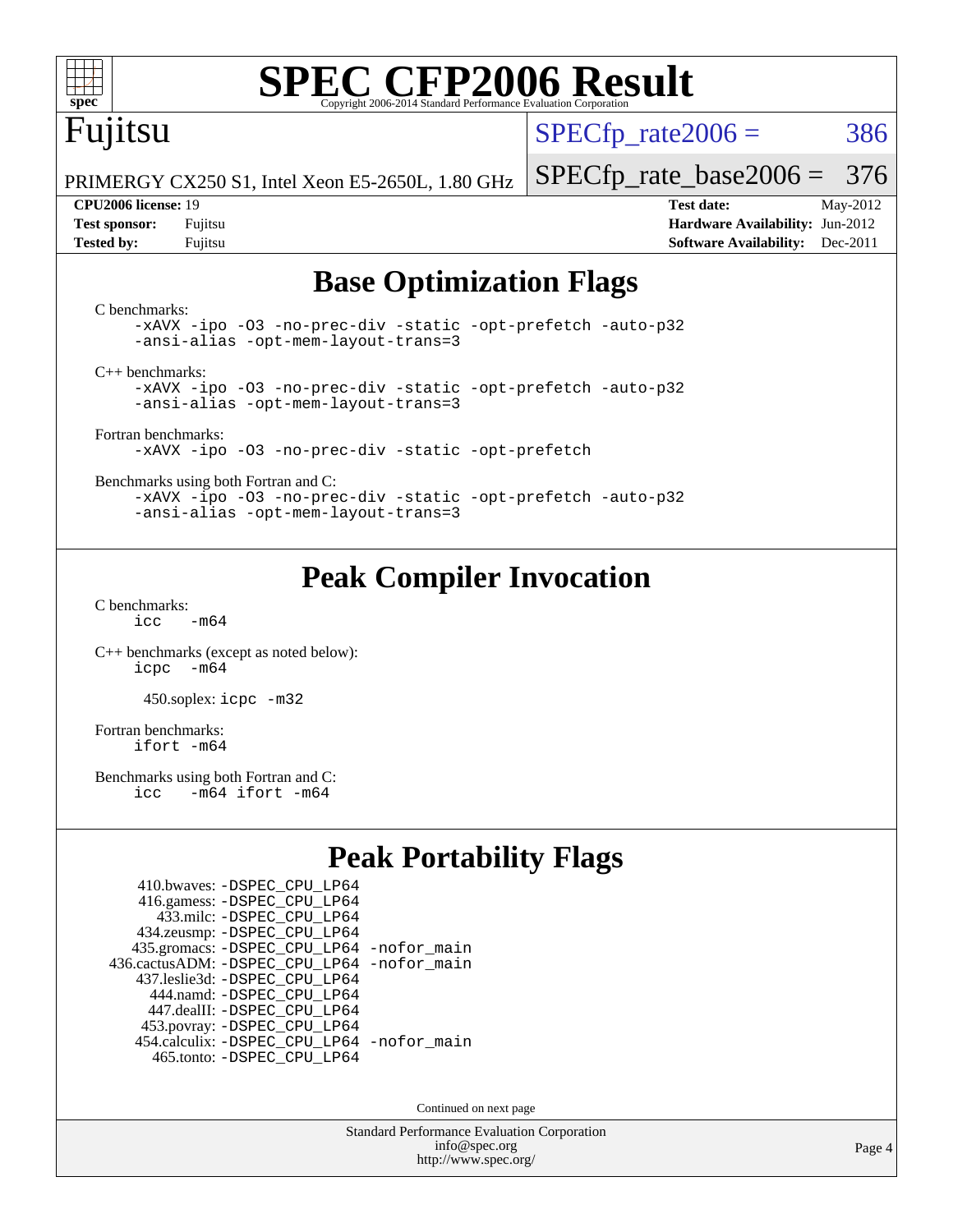

Fujitsu

 $SPECTp\_rate2006 = 386$ 

PRIMERGY CX250 S1, Intel Xeon E5-2650L, 1.80 GHz

**[Tested by:](http://www.spec.org/auto/cpu2006/Docs/result-fields.html#Testedby)** Fujitsu **Fugital Example 2011 [Software Availability:](http://www.spec.org/auto/cpu2006/Docs/result-fields.html#SoftwareAvailability)** Dec-2011

[SPECfp\\_rate\\_base2006 =](http://www.spec.org/auto/cpu2006/Docs/result-fields.html#SPECfpratebase2006) 376 **[CPU2006 license:](http://www.spec.org/auto/cpu2006/Docs/result-fields.html#CPU2006license)** 19 **[Test date:](http://www.spec.org/auto/cpu2006/Docs/result-fields.html#Testdate)** May-2012 **[Test sponsor:](http://www.spec.org/auto/cpu2006/Docs/result-fields.html#Testsponsor)** Fujitsu **[Hardware Availability:](http://www.spec.org/auto/cpu2006/Docs/result-fields.html#HardwareAvailability)** Jun-2012

## **[Peak Portability Flags \(Continued\)](http://www.spec.org/auto/cpu2006/Docs/result-fields.html#PeakPortabilityFlags)**

470.lbm: [-DSPEC\\_CPU\\_LP64](http://www.spec.org/cpu2006/results/res2012q3/cpu2006-20120605-22793.flags.html#suite_peakPORTABILITY470_lbm_DSPEC_CPU_LP64)

 481.wrf: [-DSPEC\\_CPU\\_LP64](http://www.spec.org/cpu2006/results/res2012q3/cpu2006-20120605-22793.flags.html#suite_peakPORTABILITY481_wrf_DSPEC_CPU_LP64) [-DSPEC\\_CPU\\_CASE\\_FLAG](http://www.spec.org/cpu2006/results/res2012q3/cpu2006-20120605-22793.flags.html#b481.wrf_peakCPORTABILITY_DSPEC_CPU_CASE_FLAG) [-DSPEC\\_CPU\\_LINUX](http://www.spec.org/cpu2006/results/res2012q3/cpu2006-20120605-22793.flags.html#b481.wrf_peakCPORTABILITY_DSPEC_CPU_LINUX) 482.sphinx3: [-DSPEC\\_CPU\\_LP64](http://www.spec.org/cpu2006/results/res2012q3/cpu2006-20120605-22793.flags.html#suite_peakPORTABILITY482_sphinx3_DSPEC_CPU_LP64)

## **[Peak Optimization Flags](http://www.spec.org/auto/cpu2006/Docs/result-fields.html#PeakOptimizationFlags)**

[C benchmarks](http://www.spec.org/auto/cpu2006/Docs/result-fields.html#Cbenchmarks):

 433.milc: [-xAVX](http://www.spec.org/cpu2006/results/res2012q3/cpu2006-20120605-22793.flags.html#user_peakPASS2_CFLAGSPASS2_LDFLAGS433_milc_f-xAVX)(pass 2) [-prof-gen](http://www.spec.org/cpu2006/results/res2012q3/cpu2006-20120605-22793.flags.html#user_peakPASS1_CFLAGSPASS1_LDFLAGS433_milc_prof_gen_e43856698f6ca7b7e442dfd80e94a8fc)(pass 1) [-ipo](http://www.spec.org/cpu2006/results/res2012q3/cpu2006-20120605-22793.flags.html#user_peakPASS2_CFLAGSPASS2_LDFLAGS433_milc_f-ipo)(pass 2) [-O3](http://www.spec.org/cpu2006/results/res2012q3/cpu2006-20120605-22793.flags.html#user_peakPASS2_CFLAGSPASS2_LDFLAGS433_milc_f-O3)(pass 2) [-no-prec-div](http://www.spec.org/cpu2006/results/res2012q3/cpu2006-20120605-22793.flags.html#user_peakPASS2_CFLAGSPASS2_LDFLAGS433_milc_f-no-prec-div)(pass 2) [-prof-use](http://www.spec.org/cpu2006/results/res2012q3/cpu2006-20120605-22793.flags.html#user_peakPASS2_CFLAGSPASS2_LDFLAGS433_milc_prof_use_bccf7792157ff70d64e32fe3e1250b55)(pass 2) [-static](http://www.spec.org/cpu2006/results/res2012q3/cpu2006-20120605-22793.flags.html#user_peakOPTIMIZE433_milc_f-static) [-auto-ilp32](http://www.spec.org/cpu2006/results/res2012q3/cpu2006-20120605-22793.flags.html#user_peakCOPTIMIZE433_milc_f-auto-ilp32) [-opt-mem-layout-trans=3](http://www.spec.org/cpu2006/results/res2012q3/cpu2006-20120605-22793.flags.html#user_peakCOPTIMIZE433_milc_f-opt-mem-layout-trans_a7b82ad4bd7abf52556d4961a2ae94d5)

 $470$ .lbm: basepeak = yes

 $482$ .sphinx $3$ : basepeak = yes

[C++ benchmarks:](http://www.spec.org/auto/cpu2006/Docs/result-fields.html#CXXbenchmarks)

 444.namd: [-xAVX](http://www.spec.org/cpu2006/results/res2012q3/cpu2006-20120605-22793.flags.html#user_peakPASS2_CXXFLAGSPASS2_LDFLAGS444_namd_f-xAVX)(pass 2) [-prof-gen](http://www.spec.org/cpu2006/results/res2012q3/cpu2006-20120605-22793.flags.html#user_peakPASS1_CXXFLAGSPASS1_LDFLAGS444_namd_prof_gen_e43856698f6ca7b7e442dfd80e94a8fc)(pass 1) [-ipo](http://www.spec.org/cpu2006/results/res2012q3/cpu2006-20120605-22793.flags.html#user_peakPASS2_CXXFLAGSPASS2_LDFLAGS444_namd_f-ipo)(pass 2) [-O3](http://www.spec.org/cpu2006/results/res2012q3/cpu2006-20120605-22793.flags.html#user_peakPASS2_CXXFLAGSPASS2_LDFLAGS444_namd_f-O3)(pass 2) [-no-prec-div](http://www.spec.org/cpu2006/results/res2012q3/cpu2006-20120605-22793.flags.html#user_peakPASS2_CXXFLAGSPASS2_LDFLAGS444_namd_f-no-prec-div)(pass 2) [-prof-use](http://www.spec.org/cpu2006/results/res2012q3/cpu2006-20120605-22793.flags.html#user_peakPASS2_CXXFLAGSPASS2_LDFLAGS444_namd_prof_use_bccf7792157ff70d64e32fe3e1250b55)(pass 2) [-fno-alias](http://www.spec.org/cpu2006/results/res2012q3/cpu2006-20120605-22793.flags.html#user_peakCXXOPTIMIZE444_namd_f-no-alias_694e77f6c5a51e658e82ccff53a9e63a) [-auto-ilp32](http://www.spec.org/cpu2006/results/res2012q3/cpu2006-20120605-22793.flags.html#user_peakCXXOPTIMIZE444_namd_f-auto-ilp32)

447.dealII: basepeak = yes

 450.soplex: [-xAVX](http://www.spec.org/cpu2006/results/res2012q3/cpu2006-20120605-22793.flags.html#user_peakPASS2_CXXFLAGSPASS2_LDFLAGS450_soplex_f-xAVX)(pass 2) [-prof-gen](http://www.spec.org/cpu2006/results/res2012q3/cpu2006-20120605-22793.flags.html#user_peakPASS1_CXXFLAGSPASS1_LDFLAGS450_soplex_prof_gen_e43856698f6ca7b7e442dfd80e94a8fc)(pass 1) [-ipo](http://www.spec.org/cpu2006/results/res2012q3/cpu2006-20120605-22793.flags.html#user_peakPASS2_CXXFLAGSPASS2_LDFLAGS450_soplex_f-ipo)(pass 2) [-O3](http://www.spec.org/cpu2006/results/res2012q3/cpu2006-20120605-22793.flags.html#user_peakPASS2_CXXFLAGSPASS2_LDFLAGS450_soplex_f-O3)(pass 2) [-no-prec-div](http://www.spec.org/cpu2006/results/res2012q3/cpu2006-20120605-22793.flags.html#user_peakPASS2_CXXFLAGSPASS2_LDFLAGS450_soplex_f-no-prec-div)(pass 2) [-prof-use](http://www.spec.org/cpu2006/results/res2012q3/cpu2006-20120605-22793.flags.html#user_peakPASS2_CXXFLAGSPASS2_LDFLAGS450_soplex_prof_use_bccf7792157ff70d64e32fe3e1250b55)(pass 2) [-opt-malloc-options=3](http://www.spec.org/cpu2006/results/res2012q3/cpu2006-20120605-22793.flags.html#user_peakOPTIMIZE450_soplex_f-opt-malloc-options_13ab9b803cf986b4ee62f0a5998c2238)

 453.povray: [-xAVX](http://www.spec.org/cpu2006/results/res2012q3/cpu2006-20120605-22793.flags.html#user_peakPASS2_CXXFLAGSPASS2_LDFLAGS453_povray_f-xAVX)(pass 2) [-prof-gen](http://www.spec.org/cpu2006/results/res2012q3/cpu2006-20120605-22793.flags.html#user_peakPASS1_CXXFLAGSPASS1_LDFLAGS453_povray_prof_gen_e43856698f6ca7b7e442dfd80e94a8fc)(pass 1) [-ipo](http://www.spec.org/cpu2006/results/res2012q3/cpu2006-20120605-22793.flags.html#user_peakPASS2_CXXFLAGSPASS2_LDFLAGS453_povray_f-ipo)(pass 2) [-O3](http://www.spec.org/cpu2006/results/res2012q3/cpu2006-20120605-22793.flags.html#user_peakPASS2_CXXFLAGSPASS2_LDFLAGS453_povray_f-O3)(pass 2)  $-$ no-prec-div(pass 2) [-prof-use](http://www.spec.org/cpu2006/results/res2012q3/cpu2006-20120605-22793.flags.html#user_peakPASS2_CXXFLAGSPASS2_LDFLAGS453_povray_prof_use_bccf7792157ff70d64e32fe3e1250b55)(pass 2) [-unroll4](http://www.spec.org/cpu2006/results/res2012q3/cpu2006-20120605-22793.flags.html#user_peakCXXOPTIMIZE453_povray_f-unroll_4e5e4ed65b7fd20bdcd365bec371b81f) [-ansi-alias](http://www.spec.org/cpu2006/results/res2012q3/cpu2006-20120605-22793.flags.html#user_peakCXXOPTIMIZE453_povray_f-ansi-alias)

[Fortran benchmarks](http://www.spec.org/auto/cpu2006/Docs/result-fields.html#Fortranbenchmarks):

 410.bwaves: [-xAVX](http://www.spec.org/cpu2006/results/res2012q3/cpu2006-20120605-22793.flags.html#user_peakPASS2_FFLAGSPASS2_LDFLAGS410_bwaves_f-xAVX)(pass 2) [-prof-gen](http://www.spec.org/cpu2006/results/res2012q3/cpu2006-20120605-22793.flags.html#user_peakPASS1_FFLAGSPASS1_LDFLAGS410_bwaves_prof_gen_e43856698f6ca7b7e442dfd80e94a8fc)(pass 1) [-ipo](http://www.spec.org/cpu2006/results/res2012q3/cpu2006-20120605-22793.flags.html#user_peakPASS2_FFLAGSPASS2_LDFLAGS410_bwaves_f-ipo)(pass 2) [-O3](http://www.spec.org/cpu2006/results/res2012q3/cpu2006-20120605-22793.flags.html#user_peakPASS2_FFLAGSPASS2_LDFLAGS410_bwaves_f-O3)(pass 2) [-no-prec-div](http://www.spec.org/cpu2006/results/res2012q3/cpu2006-20120605-22793.flags.html#user_peakPASS2_FFLAGSPASS2_LDFLAGS410_bwaves_f-no-prec-div)(pass 2) [-prof-use](http://www.spec.org/cpu2006/results/res2012q3/cpu2006-20120605-22793.flags.html#user_peakPASS2_FFLAGSPASS2_LDFLAGS410_bwaves_prof_use_bccf7792157ff70d64e32fe3e1250b55)(pass 2) [-static](http://www.spec.org/cpu2006/results/res2012q3/cpu2006-20120605-22793.flags.html#user_peakOPTIMIZE410_bwaves_f-static)

 416.gamess: [-xAVX](http://www.spec.org/cpu2006/results/res2012q3/cpu2006-20120605-22793.flags.html#user_peakPASS2_FFLAGSPASS2_LDFLAGS416_gamess_f-xAVX)(pass 2) [-prof-gen](http://www.spec.org/cpu2006/results/res2012q3/cpu2006-20120605-22793.flags.html#user_peakPASS1_FFLAGSPASS1_LDFLAGS416_gamess_prof_gen_e43856698f6ca7b7e442dfd80e94a8fc)(pass 1) [-ipo](http://www.spec.org/cpu2006/results/res2012q3/cpu2006-20120605-22793.flags.html#user_peakPASS2_FFLAGSPASS2_LDFLAGS416_gamess_f-ipo)(pass 2) [-O3](http://www.spec.org/cpu2006/results/res2012q3/cpu2006-20120605-22793.flags.html#user_peakPASS2_FFLAGSPASS2_LDFLAGS416_gamess_f-O3)(pass 2) [-no-prec-div](http://www.spec.org/cpu2006/results/res2012q3/cpu2006-20120605-22793.flags.html#user_peakPASS2_FFLAGSPASS2_LDFLAGS416_gamess_f-no-prec-div)(pass 2) [-prof-use](http://www.spec.org/cpu2006/results/res2012q3/cpu2006-20120605-22793.flags.html#user_peakPASS2_FFLAGSPASS2_LDFLAGS416_gamess_prof_use_bccf7792157ff70d64e32fe3e1250b55)(pass 2) [-unroll2](http://www.spec.org/cpu2006/results/res2012q3/cpu2006-20120605-22793.flags.html#user_peakOPTIMIZE416_gamess_f-unroll_784dae83bebfb236979b41d2422d7ec2) [-inline-level=0](http://www.spec.org/cpu2006/results/res2012q3/cpu2006-20120605-22793.flags.html#user_peakOPTIMIZE416_gamess_f-inline-level_318d07a09274ad25e8d15dbfaa68ba50) [-scalar-rep-](http://www.spec.org/cpu2006/results/res2012q3/cpu2006-20120605-22793.flags.html#user_peakOPTIMIZE416_gamess_f-disablescalarrep_abbcad04450fb118e4809c81d83c8a1d) [-static](http://www.spec.org/cpu2006/results/res2012q3/cpu2006-20120605-22793.flags.html#user_peakOPTIMIZE416_gamess_f-static)

434.zeusmp: basepeak = yes

437.leslie3d: [-xAVX](http://www.spec.org/cpu2006/results/res2012q3/cpu2006-20120605-22793.flags.html#user_peakOPTIMIZE437_leslie3d_f-xAVX) [-ipo](http://www.spec.org/cpu2006/results/res2012q3/cpu2006-20120605-22793.flags.html#user_peakOPTIMIZE437_leslie3d_f-ipo) [-O3](http://www.spec.org/cpu2006/results/res2012q3/cpu2006-20120605-22793.flags.html#user_peakOPTIMIZE437_leslie3d_f-O3) [-no-prec-div](http://www.spec.org/cpu2006/results/res2012q3/cpu2006-20120605-22793.flags.html#user_peakOPTIMIZE437_leslie3d_f-no-prec-div) [-static](http://www.spec.org/cpu2006/results/res2012q3/cpu2006-20120605-22793.flags.html#user_peakOPTIMIZE437_leslie3d_f-static) [-opt-prefetch](http://www.spec.org/cpu2006/results/res2012q3/cpu2006-20120605-22793.flags.html#user_peakOPTIMIZE437_leslie3d_f-opt-prefetch)

 459.GemsFDTD: [-xAVX](http://www.spec.org/cpu2006/results/res2012q3/cpu2006-20120605-22793.flags.html#user_peakPASS2_FFLAGSPASS2_LDFLAGS459_GemsFDTD_f-xAVX)(pass 2) [-prof-gen](http://www.spec.org/cpu2006/results/res2012q3/cpu2006-20120605-22793.flags.html#user_peakPASS1_FFLAGSPASS1_LDFLAGS459_GemsFDTD_prof_gen_e43856698f6ca7b7e442dfd80e94a8fc)(pass 1) [-ipo](http://www.spec.org/cpu2006/results/res2012q3/cpu2006-20120605-22793.flags.html#user_peakPASS2_FFLAGSPASS2_LDFLAGS459_GemsFDTD_f-ipo)(pass 2) [-O3](http://www.spec.org/cpu2006/results/res2012q3/cpu2006-20120605-22793.flags.html#user_peakPASS2_FFLAGSPASS2_LDFLAGS459_GemsFDTD_f-O3)(pass 2) [-no-prec-div](http://www.spec.org/cpu2006/results/res2012q3/cpu2006-20120605-22793.flags.html#user_peakPASS2_FFLAGSPASS2_LDFLAGS459_GemsFDTD_f-no-prec-div)(pass 2) [-prof-use](http://www.spec.org/cpu2006/results/res2012q3/cpu2006-20120605-22793.flags.html#user_peakPASS2_FFLAGSPASS2_LDFLAGS459_GemsFDTD_prof_use_bccf7792157ff70d64e32fe3e1250b55)(pass 2) [-opt-malloc-options=3](http://www.spec.org/cpu2006/results/res2012q3/cpu2006-20120605-22793.flags.html#user_peakOPTIMIZE459_GemsFDTD_f-opt-malloc-options_13ab9b803cf986b4ee62f0a5998c2238)

 $465$ .tonto:  $-x$ AVX(pass 2)  $-p$ rof-gen(pass 1)  $-p$ ipo(pass 2)  $-03$ (pass 2) [-no-prec-div](http://www.spec.org/cpu2006/results/res2012q3/cpu2006-20120605-22793.flags.html#user_peakPASS2_FFLAGSPASS2_LDFLAGS465_tonto_f-no-prec-div)(pass 2) [-prof-use](http://www.spec.org/cpu2006/results/res2012q3/cpu2006-20120605-22793.flags.html#user_peakPASS2_FFLAGSPASS2_LDFLAGS465_tonto_prof_use_bccf7792157ff70d64e32fe3e1250b55)(pass 2) [-unroll4](http://www.spec.org/cpu2006/results/res2012q3/cpu2006-20120605-22793.flags.html#user_peakOPTIMIZE465_tonto_f-unroll_4e5e4ed65b7fd20bdcd365bec371b81f) [-auto](http://www.spec.org/cpu2006/results/res2012q3/cpu2006-20120605-22793.flags.html#user_peakOPTIMIZE465_tonto_f-auto) [-inline-calloc](http://www.spec.org/cpu2006/results/res2012q3/cpu2006-20120605-22793.flags.html#user_peakOPTIMIZE465_tonto_f-inline-calloc) [-opt-malloc-options=3](http://www.spec.org/cpu2006/results/res2012q3/cpu2006-20120605-22793.flags.html#user_peakOPTIMIZE465_tonto_f-opt-malloc-options_13ab9b803cf986b4ee62f0a5998c2238)

Continued on next page

Standard Performance Evaluation Corporation [info@spec.org](mailto:info@spec.org) <http://www.spec.org/>

Page 5